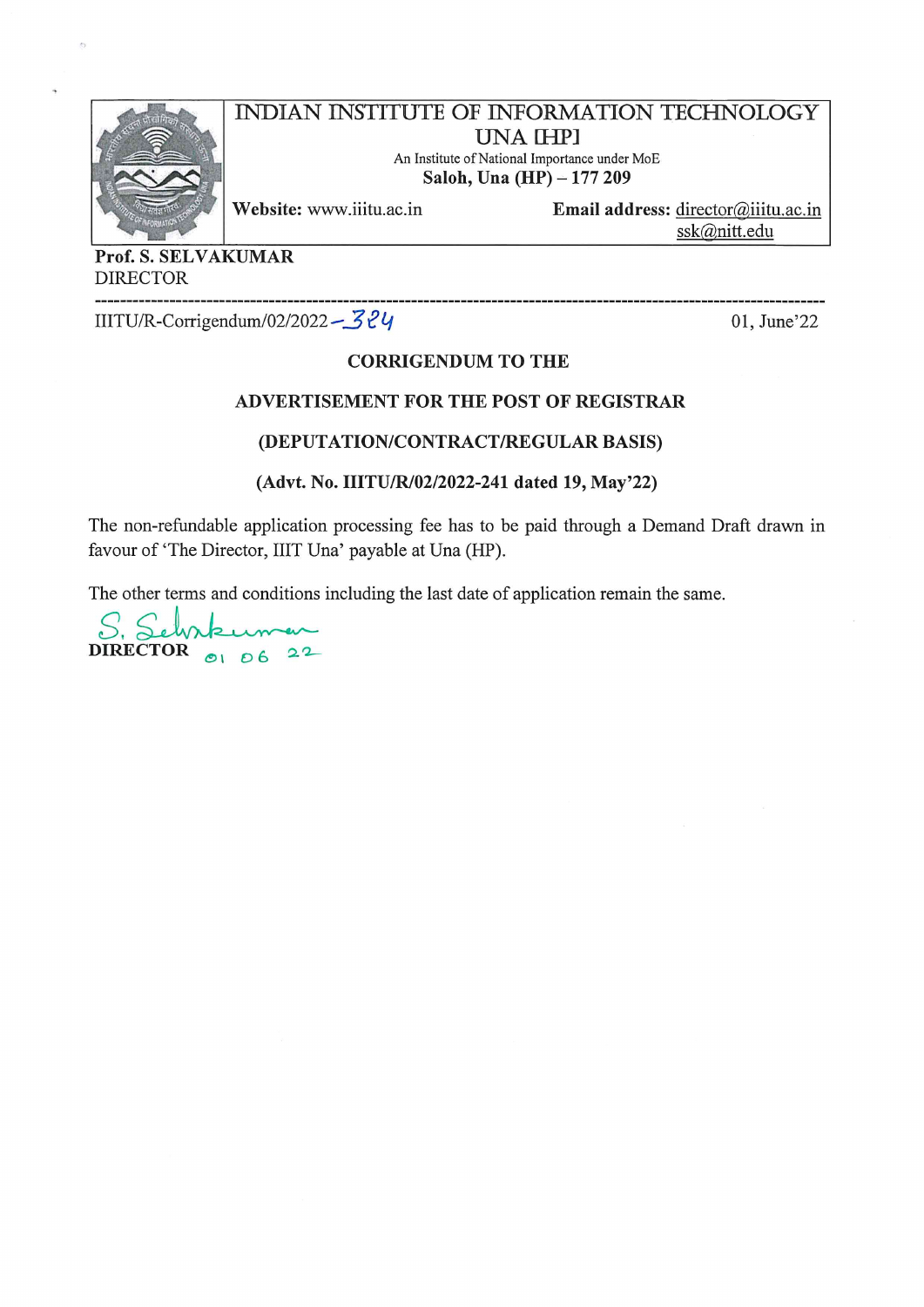

# Indian Institute of Information Technology Una [HP]

An Institute of National Importance under MoE **Saloh, Una (HP) – 177 209**

**Website:** [www.iiitu.ac.in](http://www.iiitu.ac.in/)

-------------------------------------------------------------------------------------------------------------------------- IIITU/R/02/2022-241 19, May'22

# **ADVERTISEMENT FOR THE POST OF REGISTRAR**

### **(DEPUTATION/CONTRACT/REGULAR BASIS)**

Indian Institute of Information Technology (IIIT) Una invites applications from Indian Nationals for the post of Registrar on Deputation/Contract/Regular basis. The last date for submission of application through the following google link is 17:00 hrs. on 19, June'22.

The last date for receipt of hard copy is 27, June'22 till 17:00 hrs.

Please visit our website [www.iiitu.ac.in](http://www.iiitu.ac.in/) for further details.

**Sd. X X X DIRECTOR**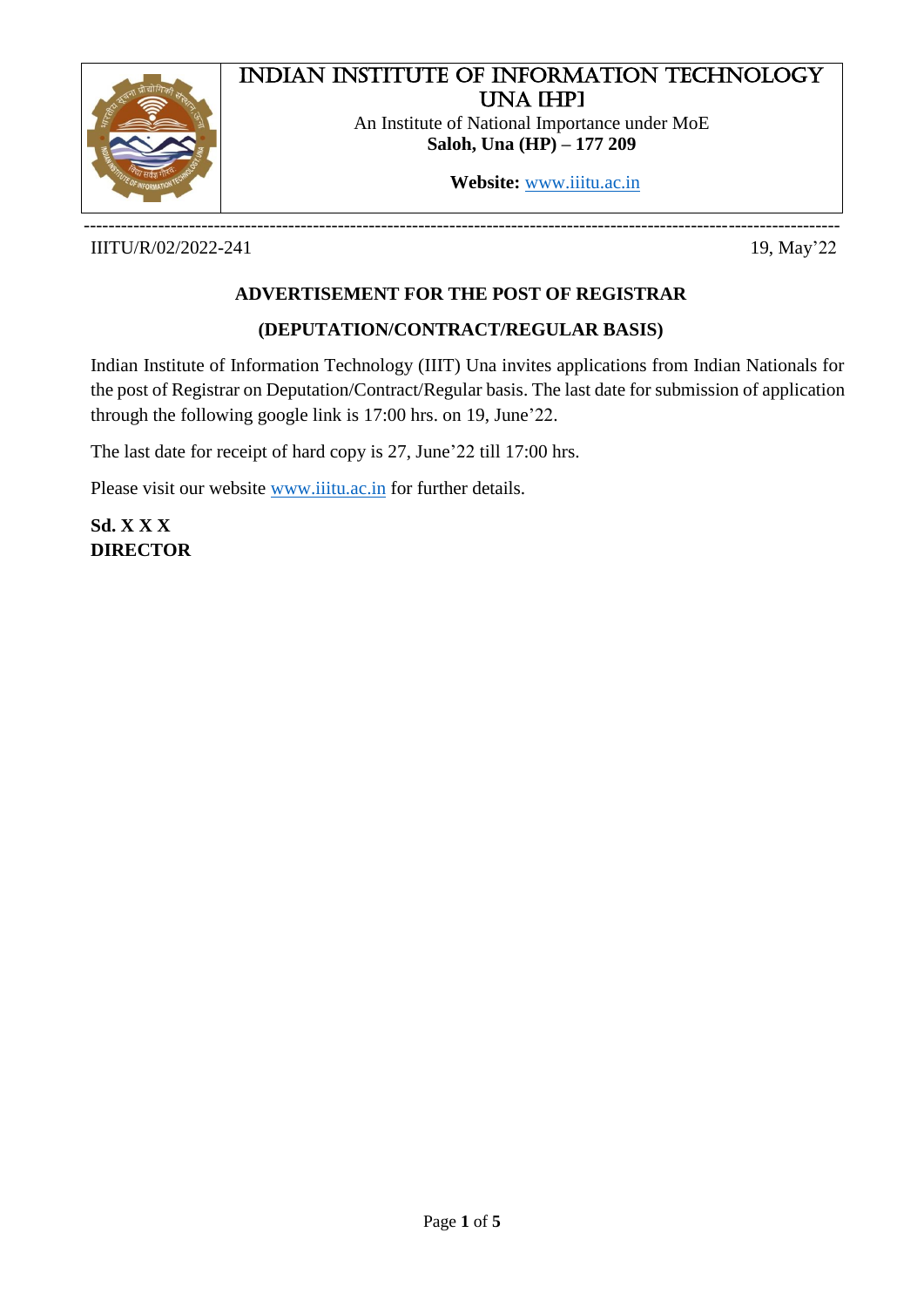# **Advt. No. : IIITU/R/02/2022 dated 19, May'22 ADVERTISEMENT FOR THE POST OF REGISTRAR**

Applications are invited from Indian Nationals who would like to contribute for the development of IIIT Una, an Institute of National Importance set up, and managed by the Ministry of Education, Govt. of India under the act of Parliament no. 23 of 2017. The details of vacancy are as follows:

### **I. No. of Vacancies:**

| <b>Sl. No.</b> | <b>Name of Post</b> | Pay Matrix                  | <b>No. of Posts and</b><br><b>Reservation</b> |
|----------------|---------------------|-----------------------------|-----------------------------------------------|
|                | Registrar           | PB-4:37400-67000 + GP 10000 | (UR)                                          |

Application format (Annexure-I) and the details such as, qualification, experience required, scale of pay, other allowances, and instructions to the candidates for the above posts are available in the Institute's website: [https://www.iiitu.ac.in.](https://www.iiitu.ac.in/)

Complete hard copy of the application alongwith all necessary enclosures should be sent to The Director, Indian Institute of Information Technology, Una, Saloh, Una (HP) – 177 209 so as to reach on or before 27, June'22 upto 05:00 P.M. by Speed Post/ Registered Post only.

# **Sr. No. Description Information** 1. Name of Post Registrar 2. Number of Post  $\vert$  01 3. Nature of Appointment Deputation/Contract/Regular 4. Classification Group A 5. Educational and Other Qualification A postgraduate degree with at least 55% marks or its equivalent grade. At least 15 years experience as Assistant Professor in AGP of Rs.7000/- (or equivalent V CPC Scale) and above or 8 years of service in the AGP of Rs.8000/- (or equivalent V CPC Scale) and above including as Associate Professor along with experience in educational administration. **(OR)** 15 years of administrative experience, of which 8 years as Deputy Registrar in GP 7600 or an equivalent post. 6. Age 55 years and below 7. Scale of Pay PB-4:37400-67000 + GP 10000

### **II. MINIMUM QUALIFICATION, EXPERIENCE, AND OTHER DETAILS**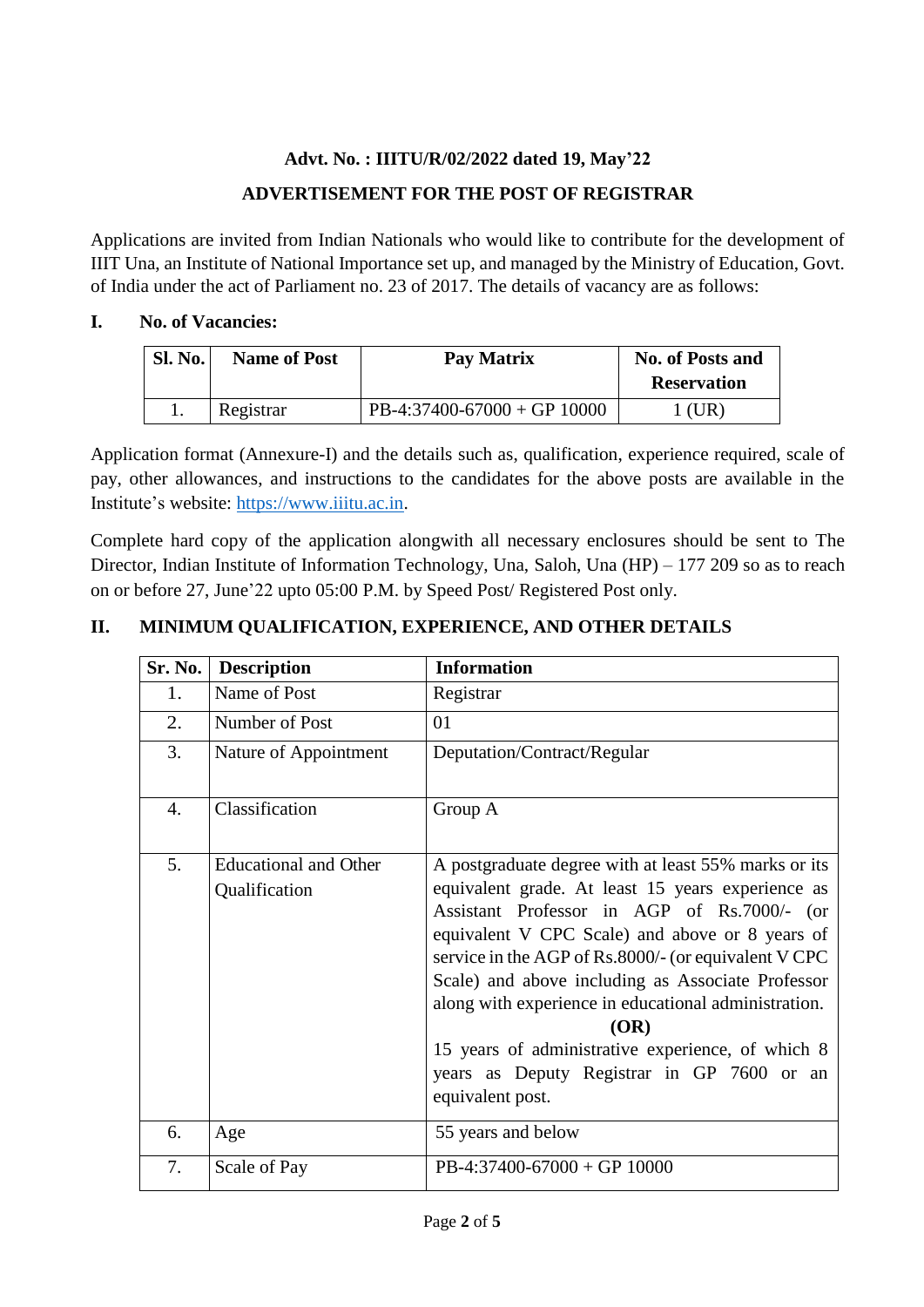| 8.  | Allowances                      | As per GoI norms                                         |
|-----|---------------------------------|----------------------------------------------------------|
| 9.  | Increment                       | As per GoI norms                                         |
| 10. | Method of Recruitment           | Direct Recruitment OR Deputation OR Contract             |
|     |                                 | Basis for a tenure of upto 5 years or till attaining the |
|     |                                 | age of 62 years whichever is earlier or as fixed by      |
|     |                                 | GoI by orders issued in this regard from time to time    |
| 11. | <b>Composition of Selection</b> | Selection by committee constituted as per Statutes of    |
|     | Committee                       | Institute.                                               |

### **III. GENENRAL INSTRUCTIONS/ INFORMATION TO CANDIDATES**

- 1. The applicants should go through all instructions, recruitment rules carefully and ensure that they fulfil all eligibility conditions. Their admission to all stages of the recruitment will be purely provisional subject to satisfying of the eligibility conditions.
- 2. Candidates should carefully fill up all the details required in the application form including age, educational qualification, details of valid Community/ PwD Certificates, the details of the payment, etc., as no correspondence regarding change of details will be entertained after last date for submission of application. If any of their claims is found to be incorrect, it will lead to rejection of their candidature.
- 3. Candidate should pay a **non-refundable under any circumstances,** an application processing fee of Rs.1000/- through a Demand Draft drawn in favour of 'The Director, IIIT Una' payable at Una (HP). The fee for SC/ST candidates is Rs.500/-. No fee is required for PwD candidates.
- 4. Candidates should submit self-attested photocopies of required certificates and other documents, in support of their claims in the application such as age, community (in the prescribed format), educational qualifications, experiences, etc., along with the application.
- 5. The prescribed essential qualifications/ experiences indicated are bare minimum and mere possession of the same will not entitle the candidate to be called for Test/Interview.
- 6. Any experience gained after the minimum qualifying degree will only be taken into consideration.
- 7. Applicants should send **two testimonials** from persons intimately acquainted with their work and character. If the applicant is in employment, then testimonials from the most recent employer or immediate superior as a referee must be submitted.
- 8. The Institute reserves the right to restrict the number of candidates called for written test/interview to a reasonable limit on the basis of qualifications, level of relevance of experience higher than the minimum prescribed in the advertisement and other academic achievements.
- 9. The Institute has the right to decide the mode of screening and testing the applicant for short listing and selection.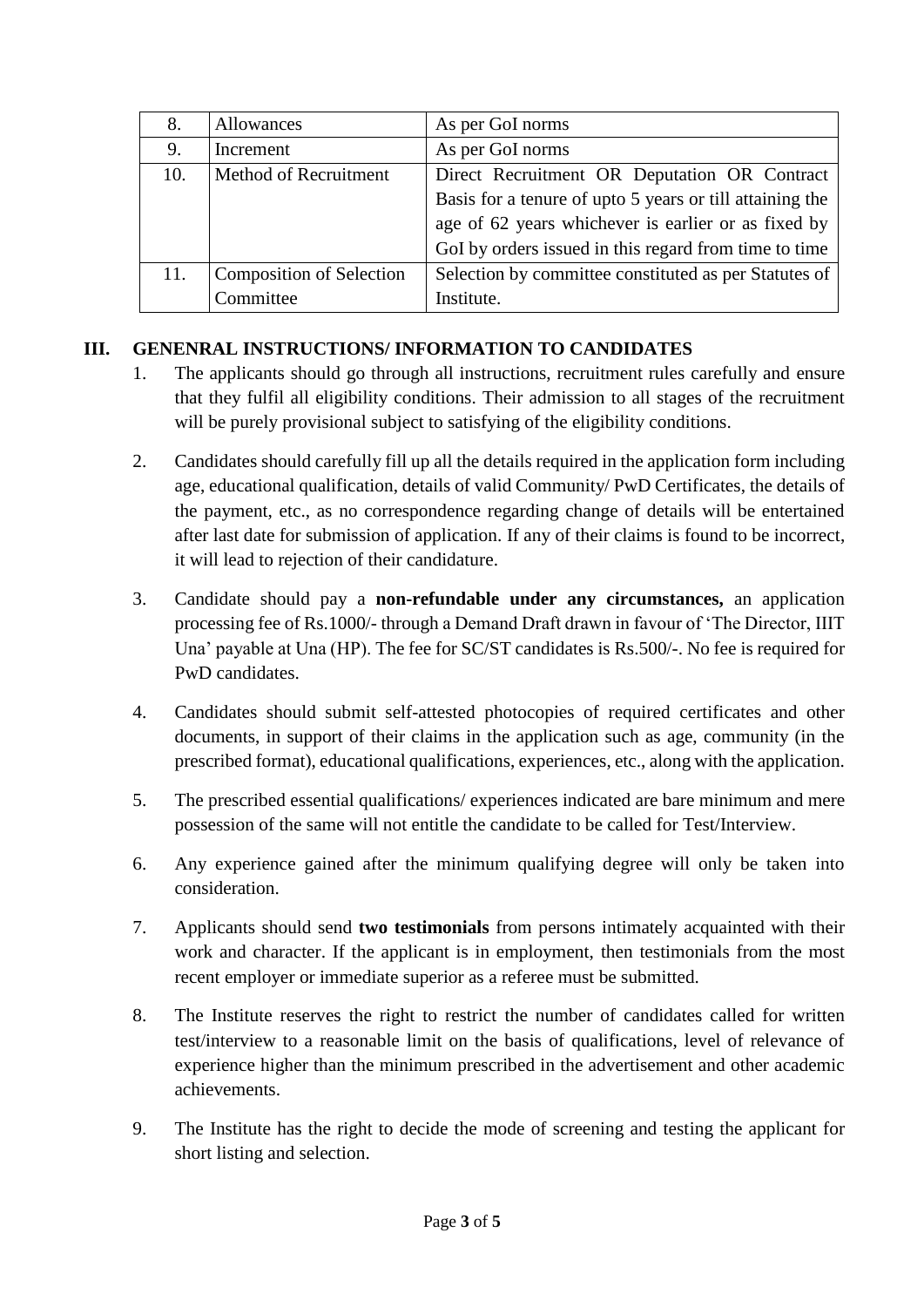- 10. The institute reserves the right not to fill the post advertised and reject any or all applications without assigning any reason.
- 11. The details regarding qualification/experiences, etc., are taken from the recruitment rules for Non-teaching staffs of RPN 2016. However, any modification in the Recruitment Rules notified by MoE will be finally applicable. The selection procedure will be governed by the statutes of the Institute.
- 12. Candidates employed in Government and Semi- Government Organization, Public sector Undertakings, autonomous bodies of Govt. of India or the State Government must apply through their present employer. If they anticipate unavoidable delay in their applications, they may submit advance copies of their application directly to **The Director Indian Institute of Information Technology Una, Saloh, Una (HP) – 177 209** which will be considered provisionally. Candidates will be allowed to appear for the interview only if the applications are duly forwarded (proper channel) by the employer.
- 13. Candidate shall have to produce original documents at the time of appearing for test/Interview.
- 14. The qualification prescribed should have been obtained from recognised University/ Institutions.
- 15. No TA/DA shall be paid to the candidates attending the Written Test/Interview except PwD candidates who will be reimbursed up to III- Tier AC by the shortest route as per Institute norms.
- 16. Applications received through E-mail/ incomplete/ not on prescribed format/ without application fee/ without self-attested copies of relevant documents / not through proper channel will not be considered.
- 17. Candidates shortlisted for Test/Interview will be informed through Institute Website [\(www.iiitu.ac.in\)](http://www.iiitu.ac.in/) and through email of the applicant given in the application form.
- 18. Any dispute with regard to selection process will be subject to court/ tribunal having jurisdiction over Una/Himachal Pradesh.
- 19. Canvassing in any form/ bringing in any influence political or otherwise will be treated as a disqualification for the post. **Interim enquiries will not be entertained.** If it is found at any stage that any information given in the application is incorrect/false, the candidature/appointment is liable to be cancelled/ terminated.
- 20. The age as on the last date for submission of soft copy of application (19, June'22) will be computed.
- 21. The applications for deputation should be routed through proper channel with ACRs of last three years. Vigilance clearance certificate and copies of testimonials should also be furnished.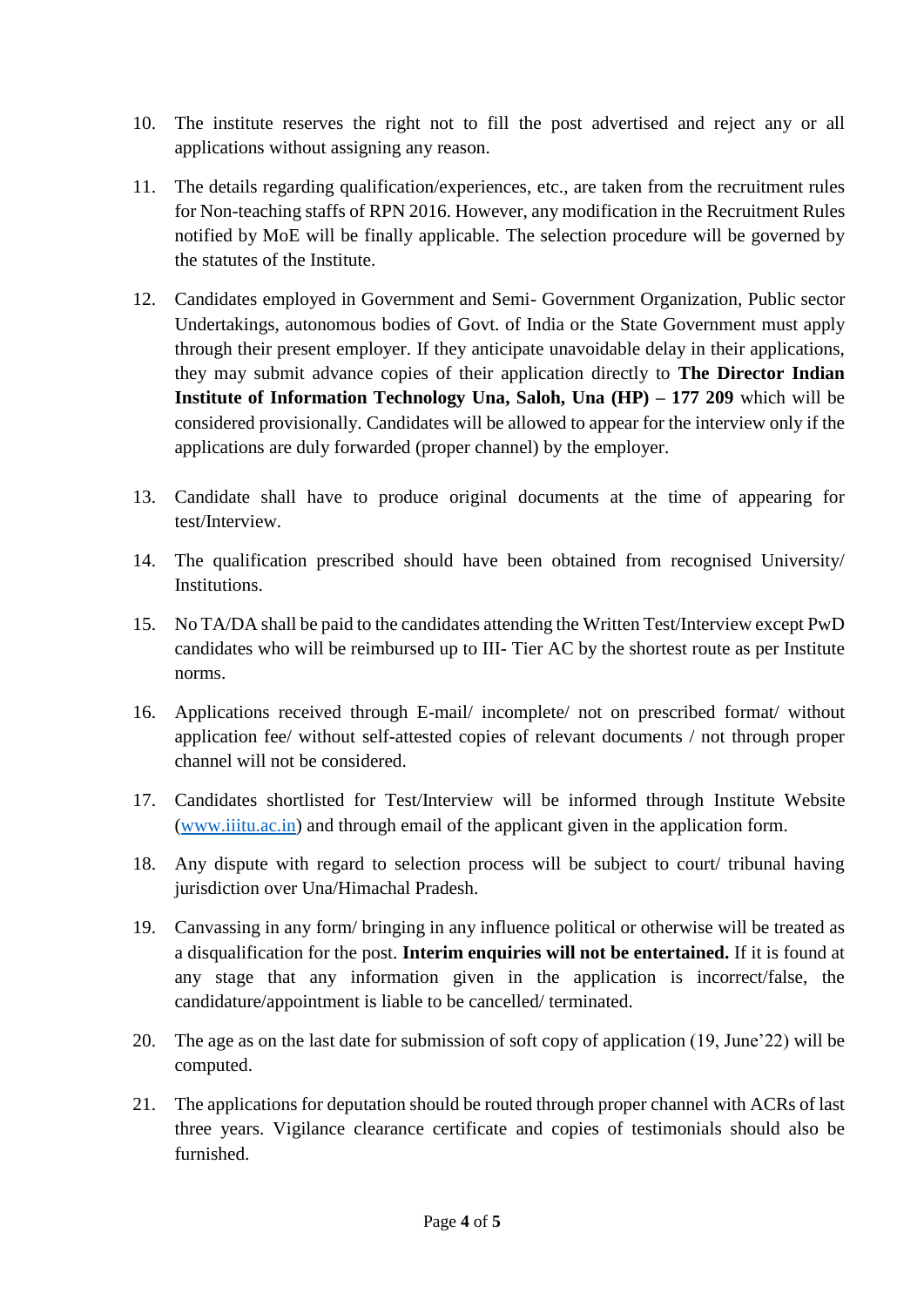- 22. The hard copy of the application form duly signed and enclosed with the Self-Attested photo-copies of certificates/ testimonials, etc., should reach the Director, Indian Institute of Information Technology, Una, Saloh, Una (HP) – 177 209 by Speed Post/ Registered Post on or before 27, June'22 upto 05:00 PM super scribing on the cover APPLICATION FOR THE POST OF Registrar. The Institute shall not be responsible for postal delays, if any. The last date for submission of application through google link is 17:00 hrs., on 19, June'22.
- 23. The selection process will be held in Indian Institute of Information Technology, Una, Saloh, Una (HP) – 177 209.
- 24. Candidates are advised to visit Institute website [www.iiitu.ac.in](http://www.iiitu.ac.in/) periodically for updates regarding recruitment process.

#### **Sd. X X X DIRECTOR**

Annexure-I : Application Format.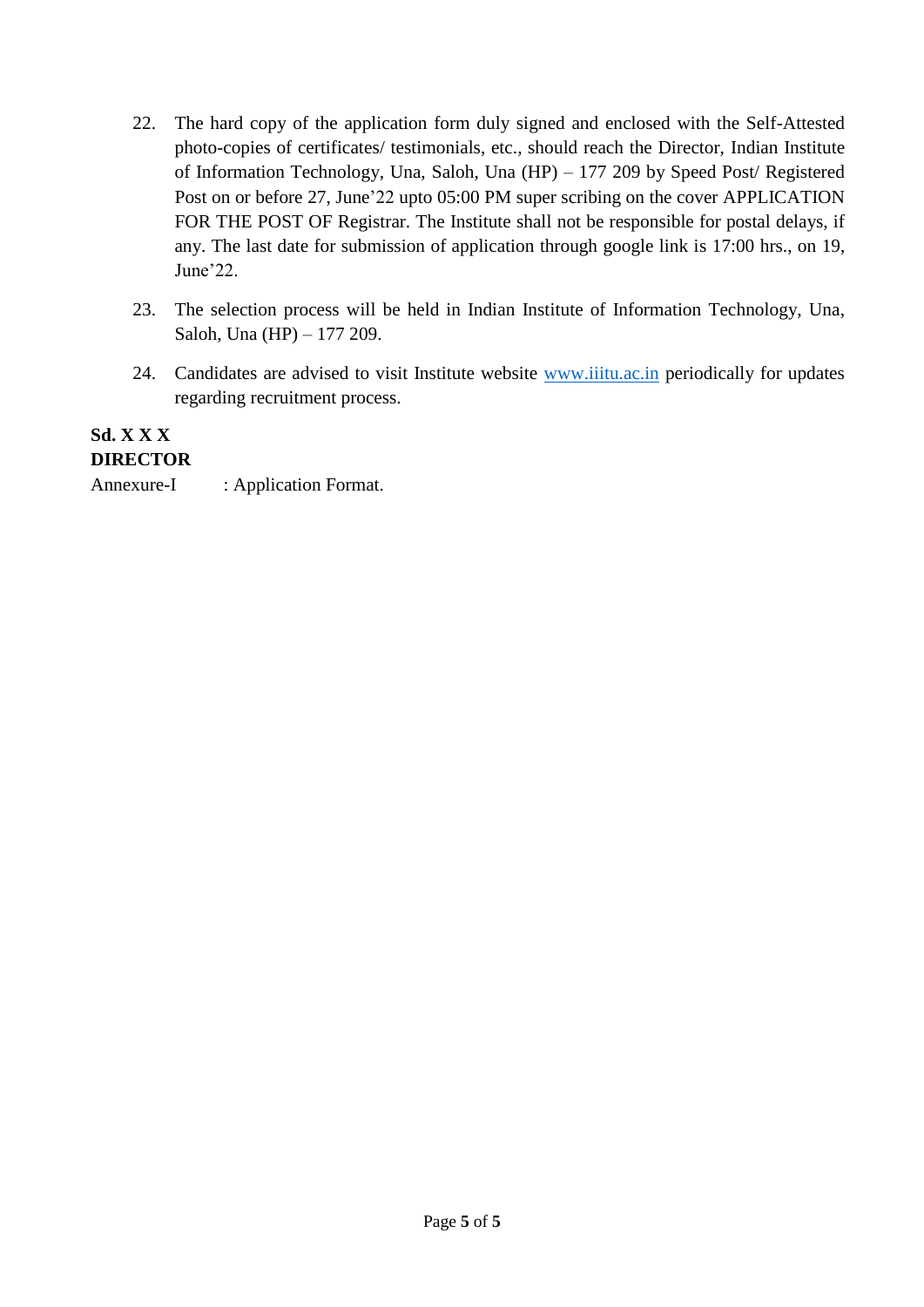| Sr. No. | Copy of certificates                      | $PDF*$ |
|---------|-------------------------------------------|--------|
| 1.      | <b>PhD Degree Certificate</b>             | Single |
| 2.      | <b>PG Degree Certificate</b>              | Single |
| 3.      | PG Transcript or all semester Grade Cards |        |
| 4.      | UG Degree Certificate                     | Single |
| 5.      | UG Transcript or all semester Grade Cards |        |
| 6.      | Twelfth (+2) Mark Statement               | Single |
| 7.      | Tenth (10) Mark Statement                 | Single |
| 8.      | Application with prescribed format        | Single |

### **Annexure – A Details of Academic Qualifications**

\*: Refer to naming conventions in Instructions to candidates.

**Note: i) Please keep the above certificate/documents scanned and stored in pdf before commencing the online filling of application.** 

### **Annexure – B Details of Experience**

The Experience Certificate from each Institute be scanned and kept ready following the naming conventions, before commencing the filling up of application.

# **Annexure – C Details of Administrative Experience**

The administrative Experience Certificates be scanned and kept ready following the naming conventions, before commencing the filling up of application.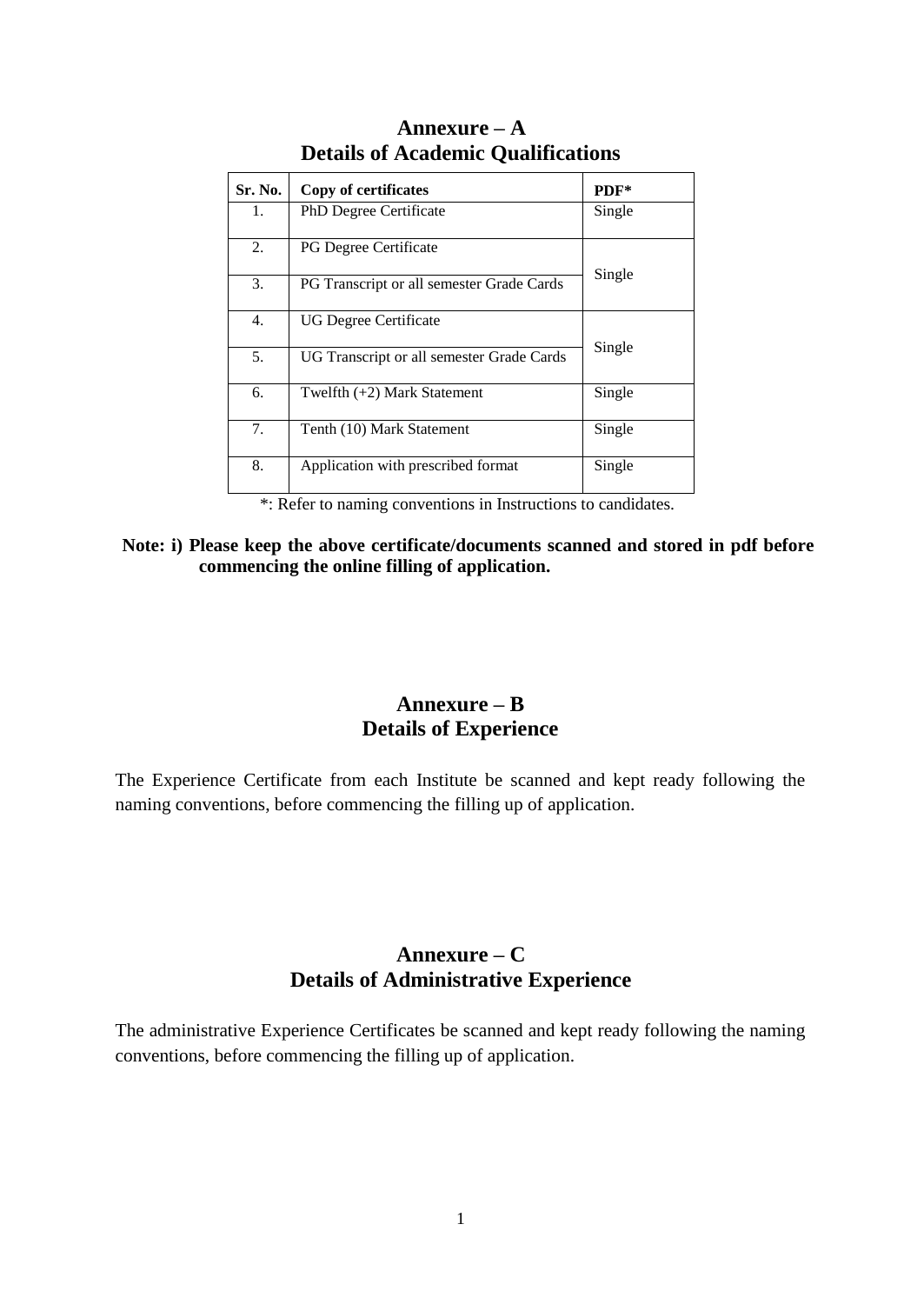# **Annexure – D**

### **(SC/ST Certificate)**

| of                     | This is to certify that Shri/ Shri mati/ Kumari*_________                                                                                       |                                                                                                                                                                                                                                                                                                                                                                                                                                                             | son/daughter*             |
|------------------------|-------------------------------------------------------------------------------------------------------------------------------------------------|-------------------------------------------------------------------------------------------------------------------------------------------------------------------------------------------------------------------------------------------------------------------------------------------------------------------------------------------------------------------------------------------------------------------------------------------------------------|---------------------------|
|                        |                                                                                                                                                 |                                                                                                                                                                                                                                                                                                                                                                                                                                                             | belongs to                |
|                        |                                                                                                                                                 |                                                                                                                                                                                                                                                                                                                                                                                                                                                             |                           |
|                        |                                                                                                                                                 |                                                                                                                                                                                                                                                                                                                                                                                                                                                             |                           |
|                        | *The Constitution (Scheduled Castes) Order, 1950<br>*The Constitution (Scheduled Tribes) Order, 1950                                            |                                                                                                                                                                                                                                                                                                                                                                                                                                                             |                           |
|                        | *The Constitution (Scheduled Castes) (Union Territories) Order, 1951                                                                            |                                                                                                                                                                                                                                                                                                                                                                                                                                                             |                           |
|                        | *The Constitution (Scheduled Tribes) (Union Territories) Order, 1951                                                                            |                                                                                                                                                                                                                                                                                                                                                                                                                                                             |                           |
|                        |                                                                                                                                                 | [As amended by the Scheduled Castes and Scheduled Tribes Lists (Modification Order) 1956, the Bombay Reorganization Act, 1960, the Punjab Reorganization<br>Act, 1966, the State of Himachal Pradesh Act, 1970, the North Eastern Areas (Reorganization) Ac t, 1971, the Scheduled Castes and Scheduled Tribes Orders<br>(Amendment) Act, 1976 and the Scheduled Castes and Scheduled Tribes Orders (Amendment) Act, 2002]                                  |                           |
|                        | * The Constitution (Jammu and Kashmir) Scheduled Castes Order, 1956;                                                                            | * The Constitution (Andaman and Nicobar Islands) Scheduled Tribes Order, 1959, as amended by the Scheduled Castes and Scheduled Tribes Order                                                                                                                                                                                                                                                                                                                |                           |
| (Amendment) Act, 1976; | * The Constitution (Dadara and Nagar Haveli) Schedule Castes Order, 1962;                                                                       |                                                                                                                                                                                                                                                                                                                                                                                                                                                             |                           |
|                        | * The Constitution (Dadara and Nagar Haveli) Scheduled Tribes Order, 1962;                                                                      |                                                                                                                                                                                                                                                                                                                                                                                                                                                             |                           |
|                        | * The Constitution (Pondicherry) Scheduled Castes Order, 1964;                                                                                  |                                                                                                                                                                                                                                                                                                                                                                                                                                                             |                           |
|                        | * The Constitution (Uttar Pradesh) Scheduled Tribes Order, 1967;                                                                                |                                                                                                                                                                                                                                                                                                                                                                                                                                                             |                           |
|                        | * The Constitution (Goa, Daman and Diu) Scheduled Castes Order, 1968;                                                                           |                                                                                                                                                                                                                                                                                                                                                                                                                                                             |                           |
|                        | * The Constitution (Goa, Daman and Diu) Scheduled Tribes Order, 1968;<br>* The Constitution (Nagaland) Scheduled Tribes Order, 1970;            |                                                                                                                                                                                                                                                                                                                                                                                                                                                             |                           |
|                        | * The Constitution (Sikkim) Scheduled Castes Order, 1978;                                                                                       |                                                                                                                                                                                                                                                                                                                                                                                                                                                             |                           |
|                        | * The Constitution (Sikkim) Scheduled Tribes Order, 1978;                                                                                       |                                                                                                                                                                                                                                                                                                                                                                                                                                                             |                           |
|                        | * The Constitution (Jammu and Kashmir) Scheduled Tribes Order, 1989;                                                                            |                                                                                                                                                                                                                                                                                                                                                                                                                                                             |                           |
|                        | * The Constitution (Scheduled Castes) Order (Amendment) Act, 1990;                                                                              |                                                                                                                                                                                                                                                                                                                                                                                                                                                             |                           |
|                        | * The Constitution (Scheduled Tribes) Order (Amendment) Act, 1991;<br>* The Constitution (Scheduled Tribes) Order (Second Amendment) Act. 1991. |                                                                                                                                                                                                                                                                                                                                                                                                                                                             |                           |
|                        |                                                                                                                                                 | <u>______________</u> in District/Division* ___________________________ of the State/Union Territory*                                                                                                                                                                                                                                                                                                                                                       |                           |
|                        |                                                                                                                                                 | who belong to the Caste / Tribe* which is recognized as a Scheduled Caste / Scheduled Tribe*                                                                                                                                                                                                                                                                                                                                                                |                           |
|                        |                                                                                                                                                 |                                                                                                                                                                                                                                                                                                                                                                                                                                                             |                           |
|                        |                                                                                                                                                 |                                                                                                                                                                                                                                                                                                                                                                                                                                                             |                           |
|                        |                                                                                                                                                 |                                                                                                                                                                                                                                                                                                                                                                                                                                                             |                           |
|                        |                                                                                                                                                 |                                                                                                                                                                                                                                                                                                                                                                                                                                                             |                           |
|                        |                                                                                                                                                 |                                                                                                                                                                                                                                                                                                                                                                                                                                                             |                           |
|                        |                                                                                                                                                 | of District/Division* of the State Union Territory* of _________________________                                                                                                                                                                                                                                                                                                                                                                            |                           |
|                        |                                                                                                                                                 |                                                                                                                                                                                                                                                                                                                                                                                                                                                             | Signature:                |
|                        |                                                                                                                                                 |                                                                                                                                                                                                                                                                                                                                                                                                                                                             |                           |
|                        |                                                                                                                                                 |                                                                                                                                                                                                                                                                                                                                                                                                                                                             | (with seal of the Office) |
|                        |                                                                                                                                                 |                                                                                                                                                                                                                                                                                                                                                                                                                                                             |                           |
| Date:                  |                                                                                                                                                 |                                                                                                                                                                                                                                                                                                                                                                                                                                                             |                           |
|                        |                                                                                                                                                 |                                                                                                                                                                                                                                                                                                                                                                                                                                                             |                           |
|                        | * Please delete the word(s) which are not applicable.                                                                                           | # Applicable in the case of SC/ST Persons who have migrated from another State/UT. IMPORTANT NOTES                                                                                                                                                                                                                                                                                                                                                          |                           |
|                        |                                                                                                                                                 |                                                                                                                                                                                                                                                                                                                                                                                                                                                             |                           |
| 1.                     | issue Caste/Tribe certificates:<br>Commissioner.                                                                                                | The term "ordinarily reside(s)**" used here will have the same meaning as in Section 20 of the Representation of the People Act, 1950. Officers competent to<br>District Magistrate / Additional District Magistrate / Collector / Deputy Commissioner / Additional Deputy Commissioner / Deputy Collector / Ist<br>Class Stipendiary Magistrate / City Magistrate / Sub-Divisional Magistrate / Taluka Magistrate / Executive Magistrate / Extra Assistant |                           |

- 3. Revenue Officers not below the rank of Tehsild<br>4. Sub-divisional Officer of the area where the can<br>5. Administrator / Secretary to Administrator / De<br>6. Certificate issued by any other authority will be 4. Sub-divisional Officer of the area where the candidate and/ or his family norm allyreside(s).
- 5. Administrator / Secretary to Administrator / Development Officer (Lakshdweep Island).
- 6. Certificate issued by any other authority will be rejected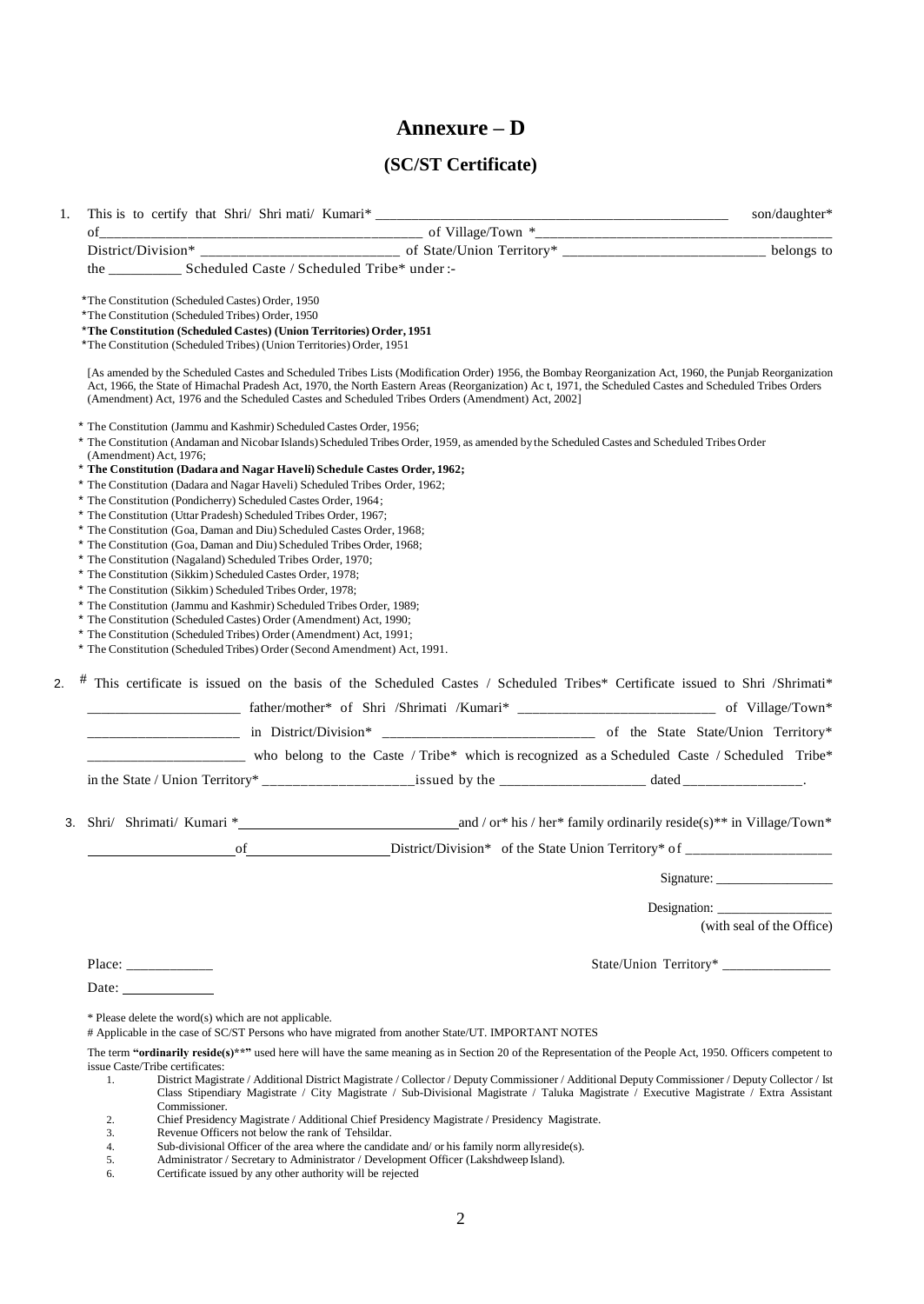# **Annexure - E OBC/NCL Certificate**

### **To be issued on or after 01, January 2021**

|  | This is to certify that $\text{Shri}/\text{Smt}/\text{Kum}^*$                      | $\_$ Son/Daughter* |
|--|------------------------------------------------------------------------------------|--------------------|
|  | of Shri/Smt.*                                                                      | _of Village/       |
|  |                                                                                    |                    |
|  |                                                                                    | belongs to the     |
|  | community that is recognized as a backward class under                             |                    |
|  | Government of India**, Ministry of Social Justice and Empowerment's Resolution No. |                    |
|  |                                                                                    |                    |

Shri/Smt./Kum. \_\_\_\_\_\_\_\_\_\_\_\_\_\_\_\_\_\_\_\_\_\_\_\_\_\_\_\_\_\_\_\_\_\_\_\_\_\_ and/or his/her family ordinarily reside(s) in the District/Division of the State/Union Territory. This is also to certify that **he/she doesNOTbelongtothepersons/sections(CreamyLayer)** mentionedinColumn3oftheScheduleto the Government of India, Department of Personnel & Training O.M. No. 36012/22/93- Estt.(SCT) dated 08/09/93 which is modified vide OM No. 36033/3/2004 Estt.(Res.) dated 09/03/2004, further modified vide OM No. 36033/3/2004-Estt. (Res.) dated 14/10/2008, again further modified vide OM No.36036/2/2013-Estt (Res) dtd. 30/05/2014.

District Magistrate /

Deputy Commissioner /

Any other Competent Authority

#### Dated: Seal

### **\* Please delete the word(s) which are not applicable.**

**\*\*\* The authority issuing the certificate needs to mention the details of Resolution of Government of India, in which the caste of the candidate is mentioned as OBC.**

### **NOTE:**

- a) The term 'Ordinarily resides' used here will have the same meaning as in Section 20 of the Representation of the People Act, 1950.
- b) The authorities competent to issue Caste Certificates are indicated below:
	- (i) District Magistrate/Additional Magistrate/Collector/Deputy Commissioner/Additional Deputy Commissioner/ Deputy Collector/1<sup>st</sup> Class Stipendiary Magistrate/Sub-Divisional Magistrate/Taluka Magistrate/Executive Magistrate/Extra Assistant Commissioner (not below the rank of 1<sup>st</sup> Class Stipendiary Magistrate).
	- (ii) Chief Presidency Magistrate/Additional Chief Presidency Magistrate/Presidency Magistrate.
	- (iii) Revenue Officer not below the rank of Tehsildar' and
	- $(iv)$  Sub-Divisional Officer of the area where the candidate and/or his family resides

**<sup>\*\*</sup> As listed in the Annexure (for FORM-OBC-NCL)**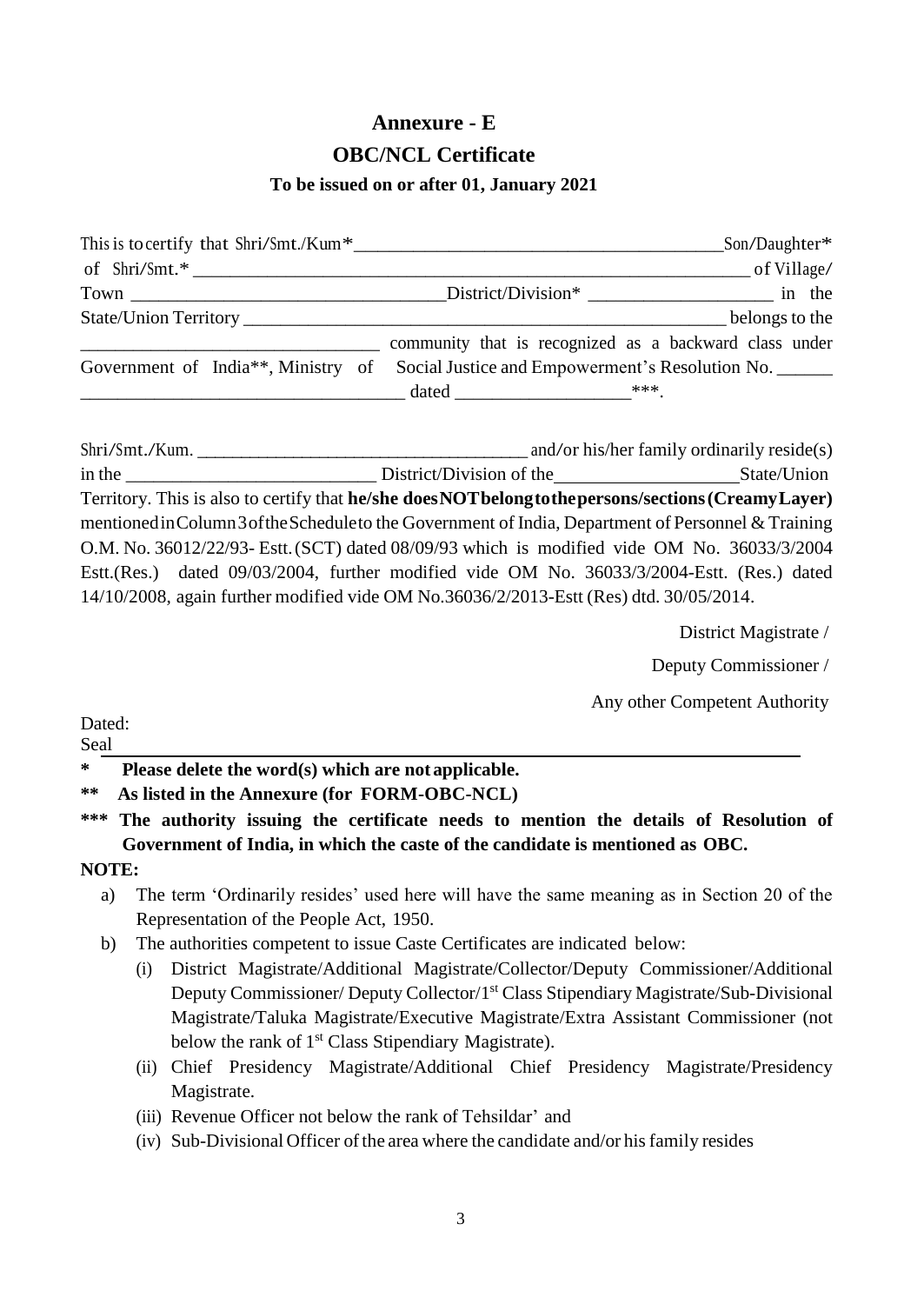| <b>Sl. No.</b>          | <b>Resolution No.</b>   | <b>Date of Notification</b> |
|-------------------------|-------------------------|-----------------------------|
| $\mathbf{1}$            | No. 12011/68/93-BCC(C)  | 13.09.1993                  |
| $\overline{2}$          | No. 12011/9/94-BCC      | 19.10.1994                  |
| 3                       | No. 12011/7/95-BCC      | 24.05.1995                  |
| $\overline{\mathbf{4}}$ | No. 12011/96/94-BCC     | 09.03.1996                  |
| 5                       | No. 12011/44/96-BCC     | 11.12.1996                  |
| 6                       | No. 12011/13/97-BCC     | 03.12.1997                  |
| 7                       | No. 12011/99/94-BCC     | 11.12.1997                  |
| 8                       | No. 12011/68/98-BCC     | 27.10.1999                  |
| 9                       | No. 12011/88/98-BCC     | 06.12.1999                  |
| 10                      | No. 12011/36/99-BCC     | 04.04.2000                  |
| 11                      | No. 12011/44/99-BCC     | 21.09.2000                  |
| 12                      | No. 12015/9/2000-BCC    | 06.09.2001                  |
| 13                      | No. 12011/1/2001-BCC    | 19.06.2003                  |
| 14                      | No. 12011/4/2002-BCC    | 13.01.2004                  |
| 15                      | No. 12011/9/2004-BCC    | 16.01.2006                  |
| 16                      | No. 12011/14/2004-BCC   | 12.03.2007                  |
| 17                      | No. 12011/16/2007-BCC   | 12.10.2007                  |
| 18                      | No. 12018/6/2005-BCC    | 30.07.2010                  |
| 19                      | No. 12015/2/2007-BCC    | 18.08.2010                  |
| 20                      | No. 12015/15/2008-BCC   | 16.06.2011                  |
| 21                      | No. 12015/13/2010-BC-II | 08.12.2011                  |
| 22                      | No. 12015/5/2011-BC-II  | 17.02.2014                  |

# **ANNEXURE for FORM-OBC-NCL**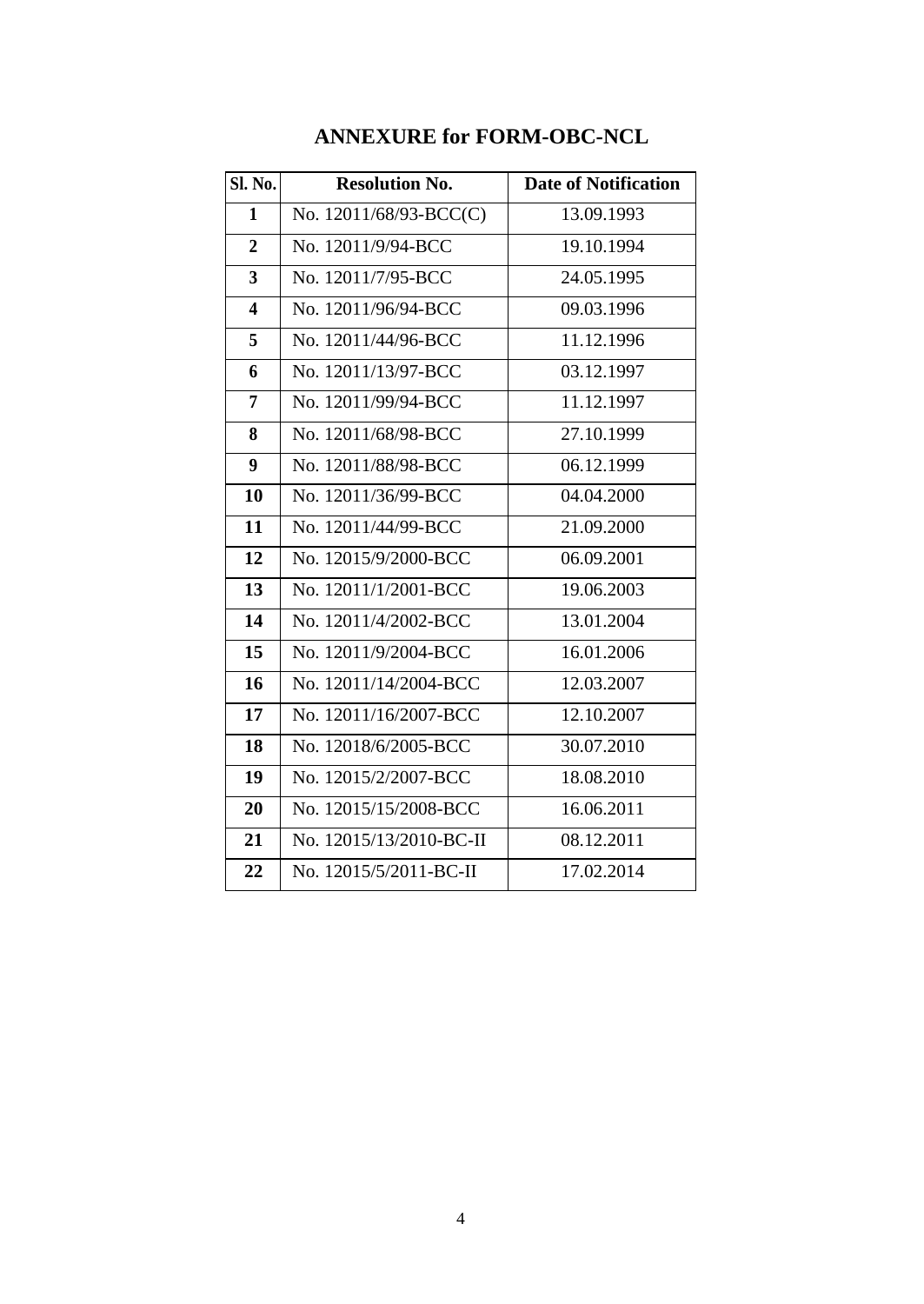### **Declaration / undertaking - for OBC Candidates only**

I, \_\_\_\_\_\_\_\_\_\_\_\_\_\_\_\_\_\_\_\_\_\_ son/daughter of Shri \_\_\_\_\_\_\_\_\_\_\_\_\_\_\_\_\_\_\_\_\_\_\_\_\_\_\_\_\_\_\_ resident of village/town/city \_\_\_\_\_\_\_\_\_\_\_\_\_\_\_\_\_\_\_ district \_\_\_\_\_\_\_\_\_\_\_\_\_ State hereby declare that I belong to the community which is recognised as a backward class by the Government of India for the purpose of reservation in services as per orders contained in Department of Personnel and Training Office Memorandum No.36012/22/93-Estt.(SCT),dated8/9/1993.ItisalsodeclaredthatIdonot belong to persons/sections (Creamy Layer) mentioned in Column 3 of the Schedule to the above referred Office Memorandum, dated 8/9/1993, which is modified vide Department of Personnel and Training Office Memorandum No.36033/3/2004 Estt.(Res.) dated 9/3/2004. I also declare that the condition of status/annual income for creamylayerofmyparents/guardianiswithinprescribed limits asonfinancial year endingonMarch31, 2022.

**Place: Signature oftheCandidate\***

**Date**:

*Note: \*Declaration/undertaking not signed by Candidate will be rejected The declaration has to be scanned in pdf and merged with the scanned copy of Annexure-E and kept ready for uploading.*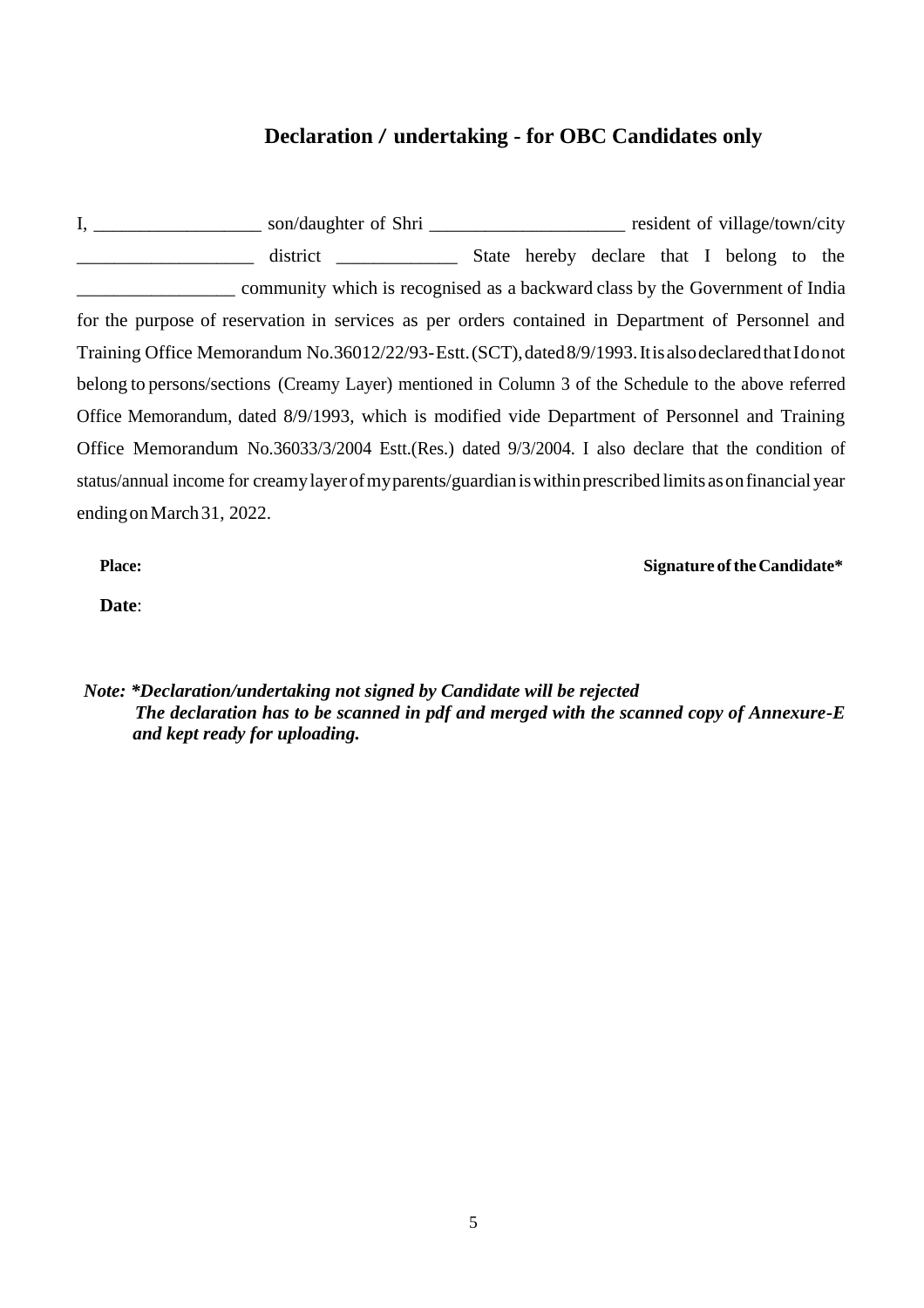### **Annexure – F**

**Government of …………………… (Name & address of the authority issuing the certificate)**

#### **INCOME & ASSETS CERTIFICATE TO BE PRODUCED BY**

#### **ECONOMICALLY WEAKER SECTIONS**

| Certificate No. |                          |                                         |                                             |                                                                                             |                                                                                                    |  |  |
|-----------------|--------------------------|-----------------------------------------|---------------------------------------------|---------------------------------------------------------------------------------------------|----------------------------------------------------------------------------------------------------|--|--|
|                 | Valid for the Year       |                                         |                                             |                                                                                             |                                                                                                    |  |  |
|                 |                          |                                         |                                             |                                                                                             |                                                                                                    |  |  |
|                 |                          |                                         |                                             |                                                                                             |                                                                                                    |  |  |
|                 | Village/ Street          |                                         |                                             |                                                                                             |                                                                                                    |  |  |
|                 |                          |                                         |                                             |                                                                                             | Code                                                                                               |  |  |
|                 |                          |                                         |                                             |                                                                                             | whose photograph is attested below belongs to Economically Weaker                                  |  |  |
|                 |                          |                                         |                                             |                                                                                             | Sections, since the gross annual income* of his/her "family"** is below Rs.8 lakh (Rupees Eight    |  |  |
|                 |                          |                                         |                                             |                                                                                             | Lakh only) for the financial year _____________. His/her family does not own or possess any of the |  |  |
|                 | following assets***.     |                                         |                                             |                                                                                             |                                                                                                    |  |  |
|                 | I.                       | 5 acres of agricultural land and above. |                                             |                                                                                             |                                                                                                    |  |  |
|                 | II.                      |                                         | Residential flat of 1000 sq. ft. and above. |                                                                                             |                                                                                                    |  |  |
|                 | III.                     |                                         |                                             | Residential plot of 100 sq. yards and above in notified municipalities.                     |                                                                                                    |  |  |
|                 | IV.                      |                                         |                                             |                                                                                             | Residential plot of 200 sq. yards and above in areas other than the notified municipalities.       |  |  |
| 2.              |                          |                                         |                                             |                                                                                             |                                                                                                    |  |  |
|                 |                          |                                         |                                             | recognized as a Scheduled Caste, Scheduled Tribe and Other Backward Classes (Central List). |                                                                                                    |  |  |
|                 |                          |                                         |                                             |                                                                                             |                                                                                                    |  |  |
|                 |                          |                                         |                                             |                                                                                             |                                                                                                    |  |  |
|                 |                          |                                         |                                             | Name                                                                                        |                                                                                                    |  |  |
|                 |                          |                                         |                                             | Designation                                                                                 | <b>Program and Contract Contract Contract</b>                                                      |  |  |
|                 |                          |                                         |                                             |                                                                                             |                                                                                                    |  |  |
|                 | Recent PP<br><b>Size</b> |                                         |                                             |                                                                                             |                                                                                                    |  |  |
|                 | Attested                 |                                         |                                             |                                                                                             |                                                                                                    |  |  |
|                 | Photograph               |                                         |                                             |                                                                                             |                                                                                                    |  |  |
|                 | (Showing<br>face         |                                         |                                             |                                                                                             |                                                                                                    |  |  |
|                 | only) of the person      |                                         |                                             |                                                                                             |                                                                                                    |  |  |
|                 | with disability          |                                         |                                             |                                                                                             |                                                                                                    |  |  |

**\* Note 1:** Income covered all sources, i.e., salary, agriculture, business, profession, etc.

**\*\* Note 2**: The term "Family" for this purpose include the person, who seeks benefit of reservation, his/her parents and siblings below the age of 18 years as also his/her spouse and children below the age of 18 years.

\_\_\_\_\_\_\_\_\_\_\_\_\_\_\_\_\_\_\_\_\_\_\_\_\_\_\_\_\_\_\_\_\_\_\_\_\_\_\_\_\_\_\_\_\_\_\_\_\_\_\_\_\_\_\_\_\_\_\_\_\_\_\_\_\_\_\_\_\_\_\_\_\_\_\_\_\_\_\_\_\_\_\_\_\_\_\_\_\_\_\_\_\_\_\_\_\_\_\_\_\_\_\_\_\_\_\_\_\_\_\_\_\_\_\_\_\_\_\_\_\_\_\_

**\*\*\* Note 3:** The property held by a "Family" in different locations or different places/cities have been clubbed while applying the land or property holding test to determine EWS status.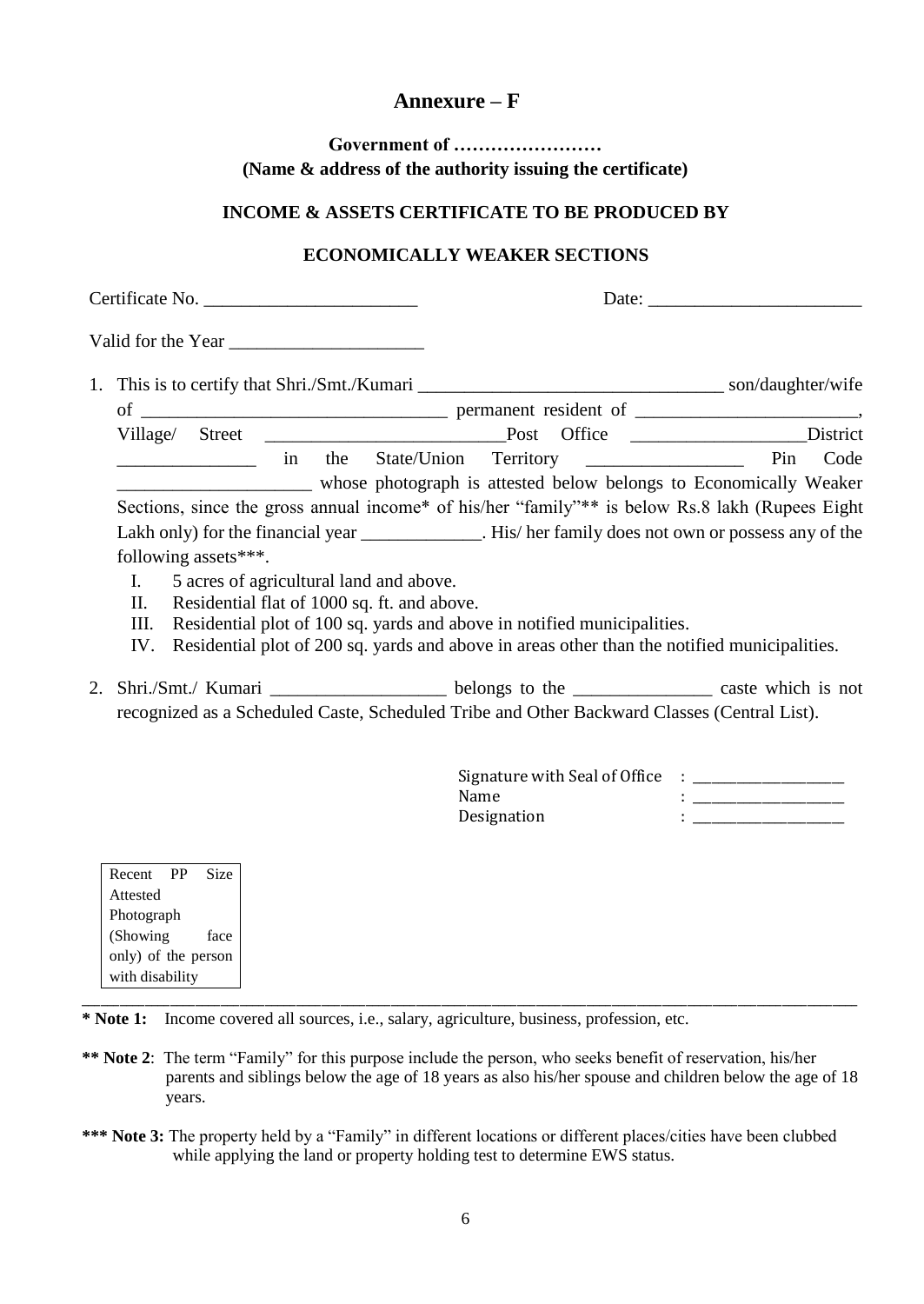# **Annexure – G (Disability Certificate)**

# **(NAME AND ADDRESS OF THE MEDICAL AUTHORITY ISSUING THE CERTIFICATE)**

| Recent PP Size      |                                                                                                       |  |
|---------------------|-------------------------------------------------------------------------------------------------------|--|
| Attested            |                                                                                                       |  |
| Photograph          |                                                                                                       |  |
| (Showing face)      |                                                                                                       |  |
| only) of the person |                                                                                                       |  |
| with disability     |                                                                                                       |  |
|                     |                                                                                                       |  |
|                     |                                                                                                       |  |
|                     |                                                                                                       |  |
|                     | This is to Certify that I have carefully examined Shri./Smt./Kum.                                     |  |
|                     | son/wife/daughter of Shri                                                                             |  |
|                     |                                                                                                       |  |
|                     | Registration No. ____________ Permanent resident of House No. ___________________ Ward/Village/Street |  |
|                     |                                                                                                       |  |
|                     |                                                                                                       |  |
|                     | whose photograph is affixed above, and am satisfied that he/she is a case of disability.              |  |

1. His/her extent of percentage of physical impairment/disability has been evaluated as per guidelines (to be specified) and is shown against the relevant disability in the table below:

| S. No.                      | <b>Disability</b>    | <b>Affected</b><br>Part of Body | <b>Diagnosis</b> | <b>Permanent physical</b><br>impairment/mental<br>disability (in $\%$ ) |
|-----------------------------|----------------------|---------------------------------|------------------|-------------------------------------------------------------------------|
|                             | Locomotor disability | $^{\textregistered}$            |                  |                                                                         |
| $\mathcal{D}_{\mathcal{L}}$ | Low vision           | #                               |                  |                                                                         |
| 3                           | <b>Blindness</b>     | <b>Both Eyes</b>                |                  |                                                                         |
| $\overline{4}$              | Hearing impairment   | £                               |                  |                                                                         |
| 5                           | Mental retardation   | X                               |                  |                                                                         |
| 6                           | Mental-illness       | X                               |                  |                                                                         |

(Please strike out the disabilities which are not applicable.)

@-e.g.Left/Right/botharms/legs

#-e.g.Singleeye/botheyes

÷.

**£ -e.g.Left/Right/bothears**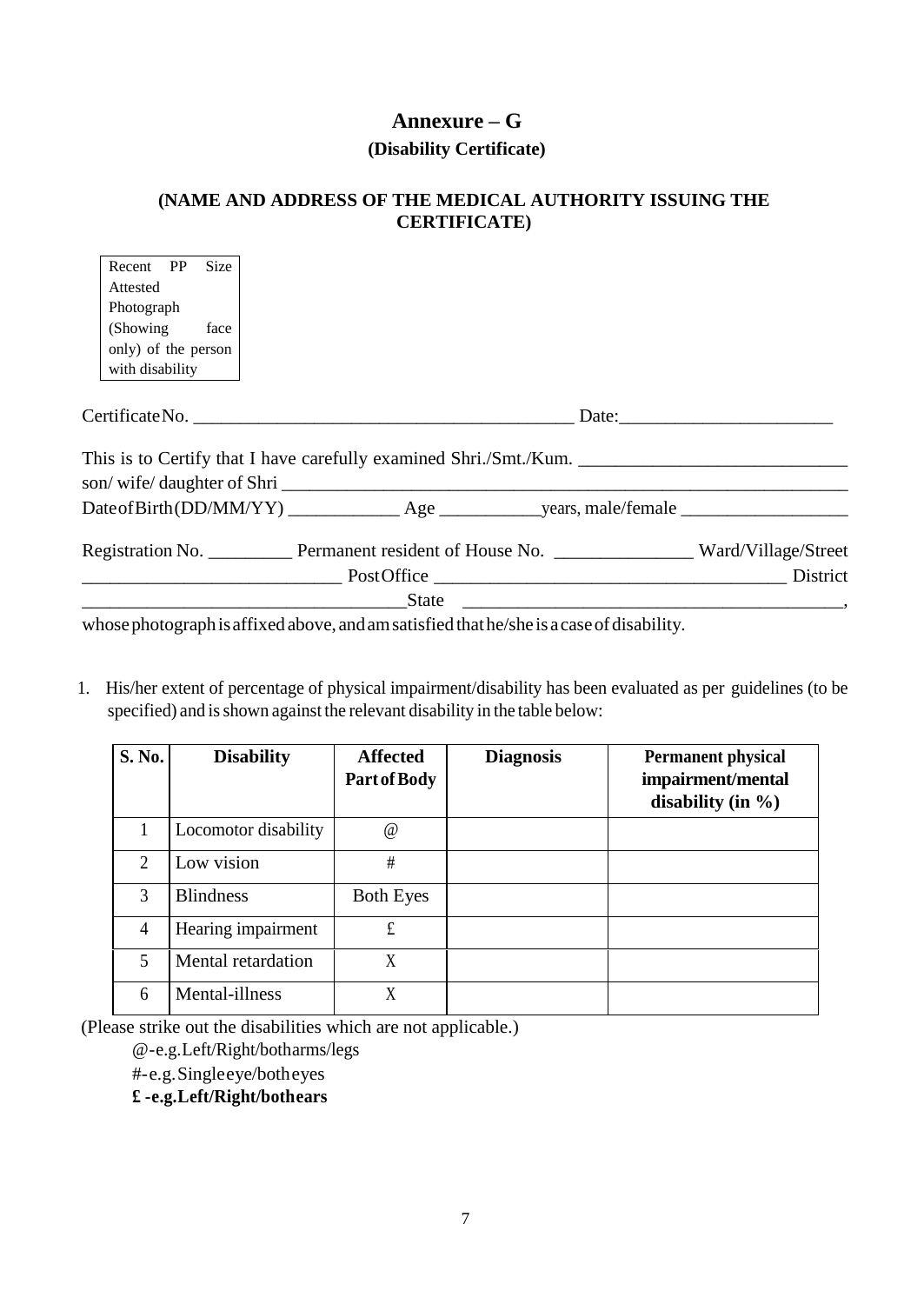- 2. Theaboveconditionisprogressive/non-progressive/likelytoimprove/notlikelytoimprove.
- 3. Reassessment of disabilityis:
	- a. not necessary

Or

- b. is recommended/after years months, and therefore this certificate shall be valid till (DD/MM/YY)
- 4. The applicant has submitted the following document as proof of residence:

| <b>Nature of Document</b> | Date of Issue | Details of authority issuing certificate |
|---------------------------|---------------|------------------------------------------|
|                           |               |                                          |

### **(Authorized Signatory of notified Medical Authority) (Name and Seal)**

#### Countersigned

{Countersignature and seal of the CMO/Medical Superintendent/Head of Government Hospital, in case the certificateisissuedbyamedicalauthoritywhoisnotagovernmentservant(withseal)}

| Signature/             | thumh      |  |
|------------------------|------------|--|
| impression of the      |            |  |
| person in whose        |            |  |
| favour                 | disability |  |
| certificate is issued. |            |  |

Note: In case this certificate is issued by a medical authority who is not a government servant, it shall be valid only if countersigned by the Chief Medical Officer of the District. Note: The principal rules were published in the Gazette of India vide notification number S.O. 908(E), dated the 31st December, 1996.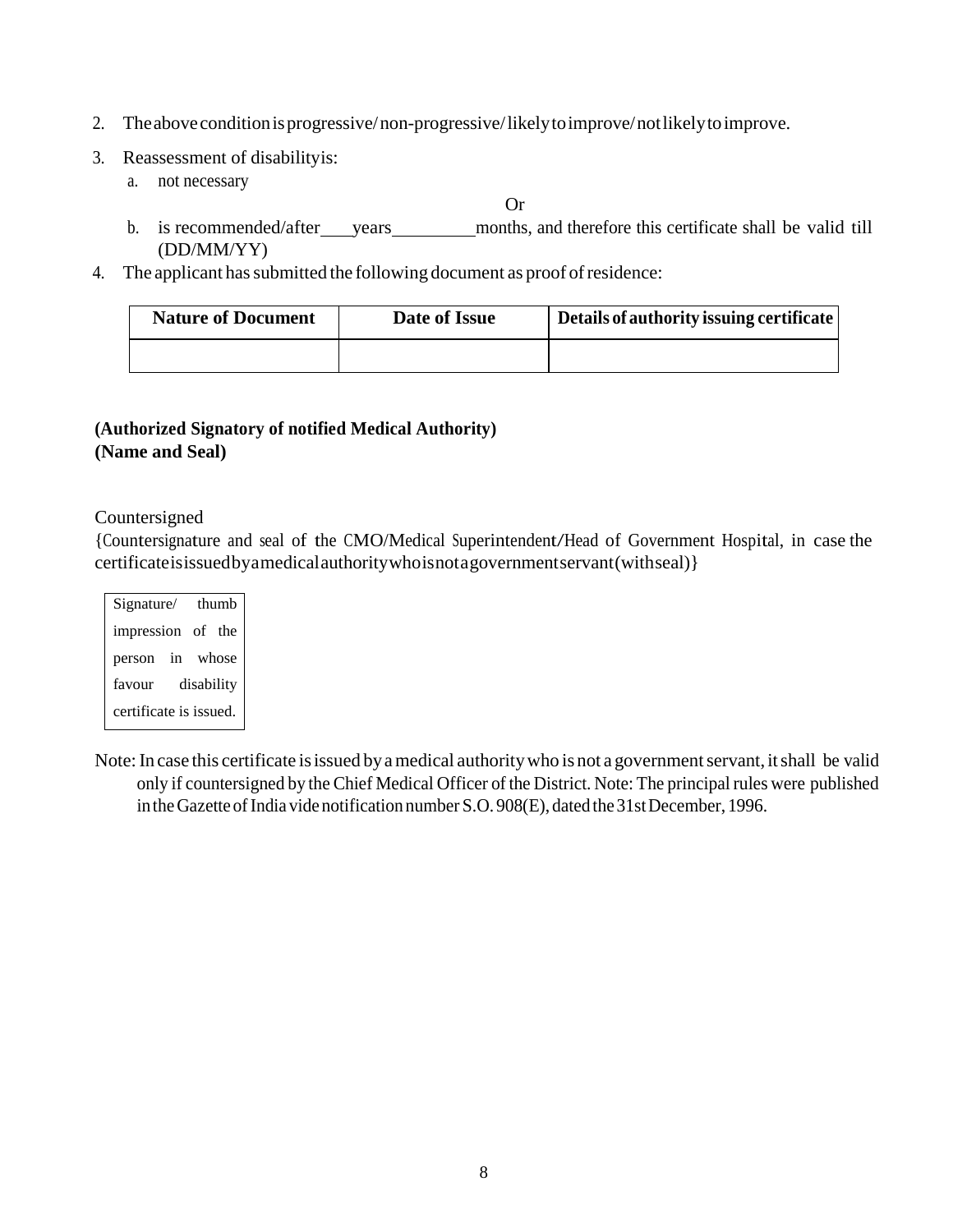# **Annexure-H**

### **CERTIFICATE FROM THE PRESENT EMPLOYER, IF APPLICABLE**

The application for the post of Registrar at IIIT Una submitted by Prof./Dr./Mr./Ms.

|                         | who is presently working as | in this                          |
|-------------------------|-----------------------------|----------------------------------|
| Institute/ Organization |                             | in the Department/Section        |
| of                      |                             | is forwarded and recommended for |
| consideration.          |                             |                                  |

In case of selection for employment at IIIT Una Prof./Dr./Mr./Ms.\_\_\_\_\_\_\_\_\_\_\_\_\_\_\_ will be relieved from the present position with \_\_\_\_\_\_\_\_\_\_ month/day notice period.

**Place :**

**Date :**

**(Signature and stamp of the Head of the organization)**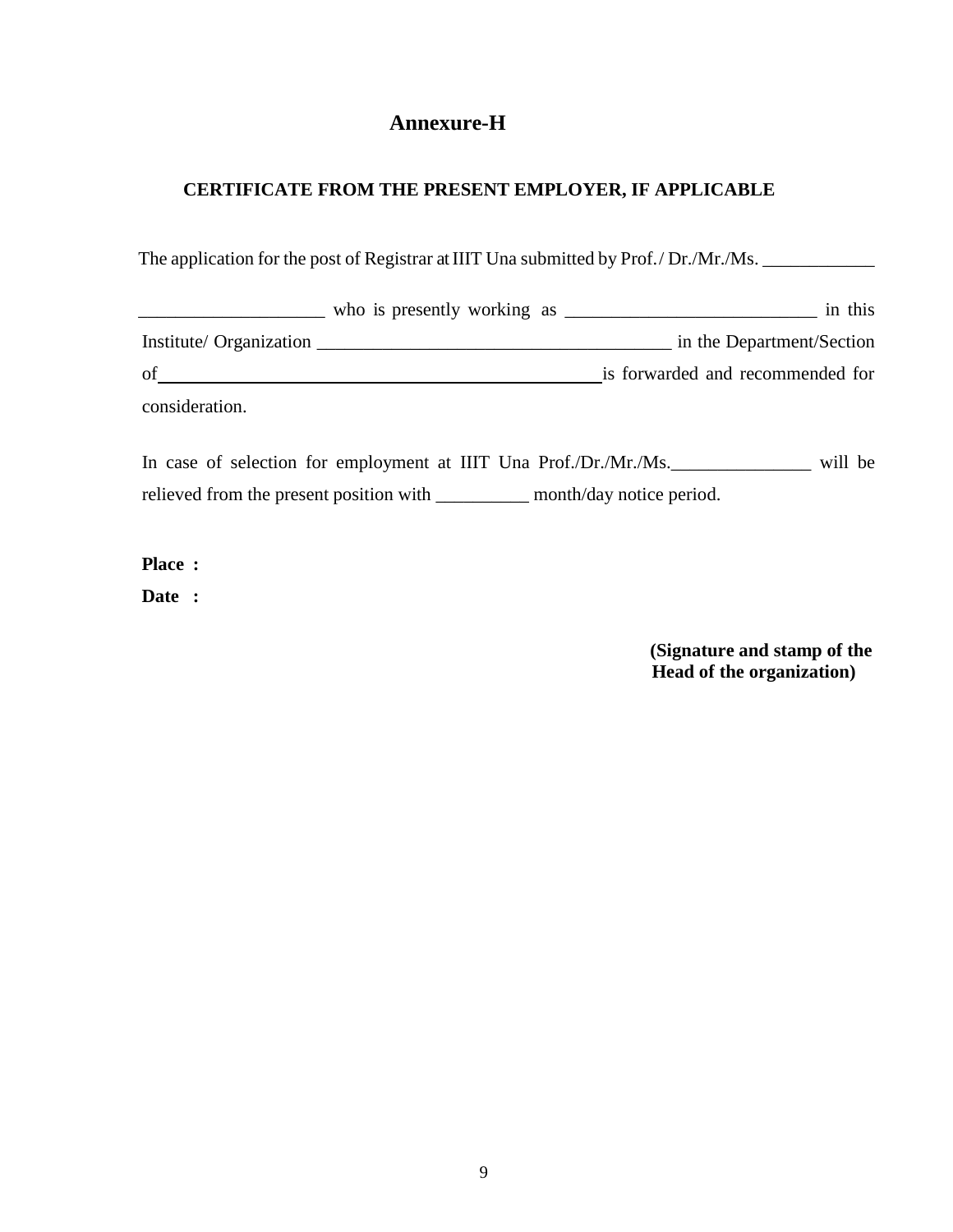### **Annexure-I**

#### **Any Govt. identity proof (Election I-Card/ UID Aadhar Card/ PAN etc.)**

#### **Other Annexures**

### **Annexure-J**

#### **Other Information**

- Award/Honor
- Membership/Fellowship in any Professional Society
- Special Training /Proficiency
- Other (Relevant to the post of application)

Copy of uploaded document has to be attached with hard copy.

### **Annexure-K**

Fee Payment Proof

### **Annexure-L**

Application form in the prescribed format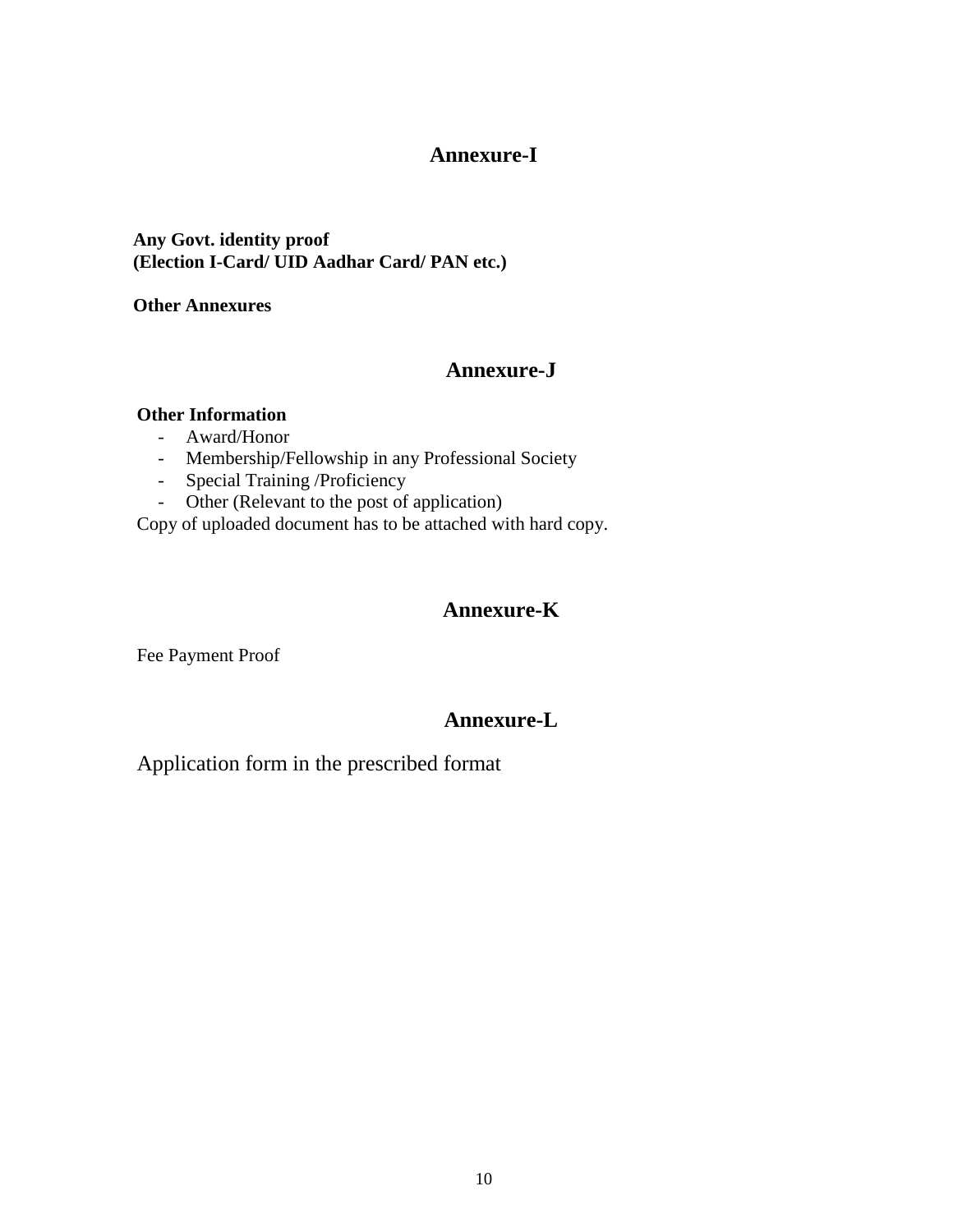### **INSTRUCTIONS TO CANDIDATES**

#### **The Instructions consist of the following:**

- A. Form Design
- B. Naming Conventions for files to be uploaded

### **A. Form Design**

The recruitment link has many fields in which data has to be filled in and the necessary documents have to be uploaded.

The candidates are advised to have the following details ready before starting the filling up of application:

- 1. Personal
	- Personal Information
- 2. Education
	- Academic Qualification
- 3. Experience
	- Academic Experience
	- Administrative Experience
- 4. Other Information
- 5. References
- 6. Fee Details
- 7. Application in the prescribed format

### **Details of each form are as follows:**

### **1. Personal Information**

- Name
- Correspondence Address
- Phone
- E-mail
- Permanent Address
- Alternate Phone
- Date of Birth
- **Upload** DoB Certificate/Proof for DoB in pdf
- Gender
- Marital Status
- Category
- **Upload** category certificate document in pdf
- Govt. issued ID-Card
- **Upload** ID card in pdf/jpg
- Recent Photograph (jpg/jpeg/png only)
- **Upload** Photograph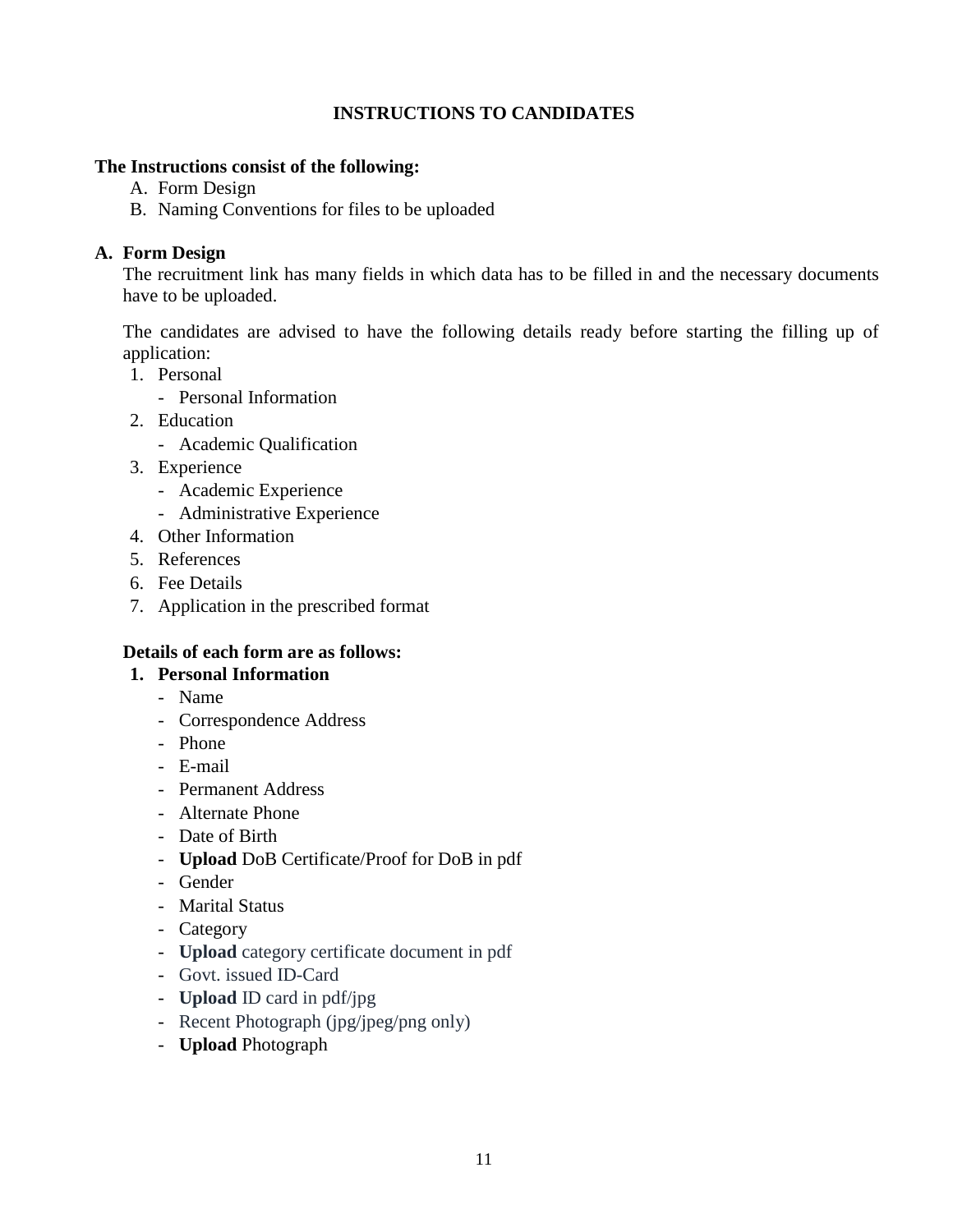### **2. Current Working Details**

Name of the organization/Institute: Designation Basic Pay Pay Scale Total emoluments Date of Promotion/appointment in the current designation

### **3. Educational Qualifications**

### **3.1 Tenth (10th) Standard**

➢ **Upload** single document containing all the marksheets/grade cards and certificate in pdf.

### **3.2 Twelfth (+2) Standard**

➢ **Upload** single document containing all the marksheets/grade cards and certificate in pdf.

### **3.3 Under Graduate**

➢ **Upload** single document containing all the marksheets/grade cards/transcripts, degree certificate in pdf.

### **3.4 Post Graduate**

➢ **Upload** single document containing all the marksheets/grade cards/transcripts, degree certificate in pdf.

### **3.5 PhD (if any)**

- ➢ **Upload** only the degree certificate in pdf.
- **4 A. Upload** the single document listing the total experiences in a tabular format in chronological order with the following details starting from the current designation:
	- Sl. No. Designation Pay Scale From To Role and Responsibilities
	- **B. Upload** single document containing all the experience certificates in pdf.
	- **C. Upload** single document containing all the administrative experience certificates in pdf.

### **5 Other Information**

**Upload** single document containing all other information in pdf.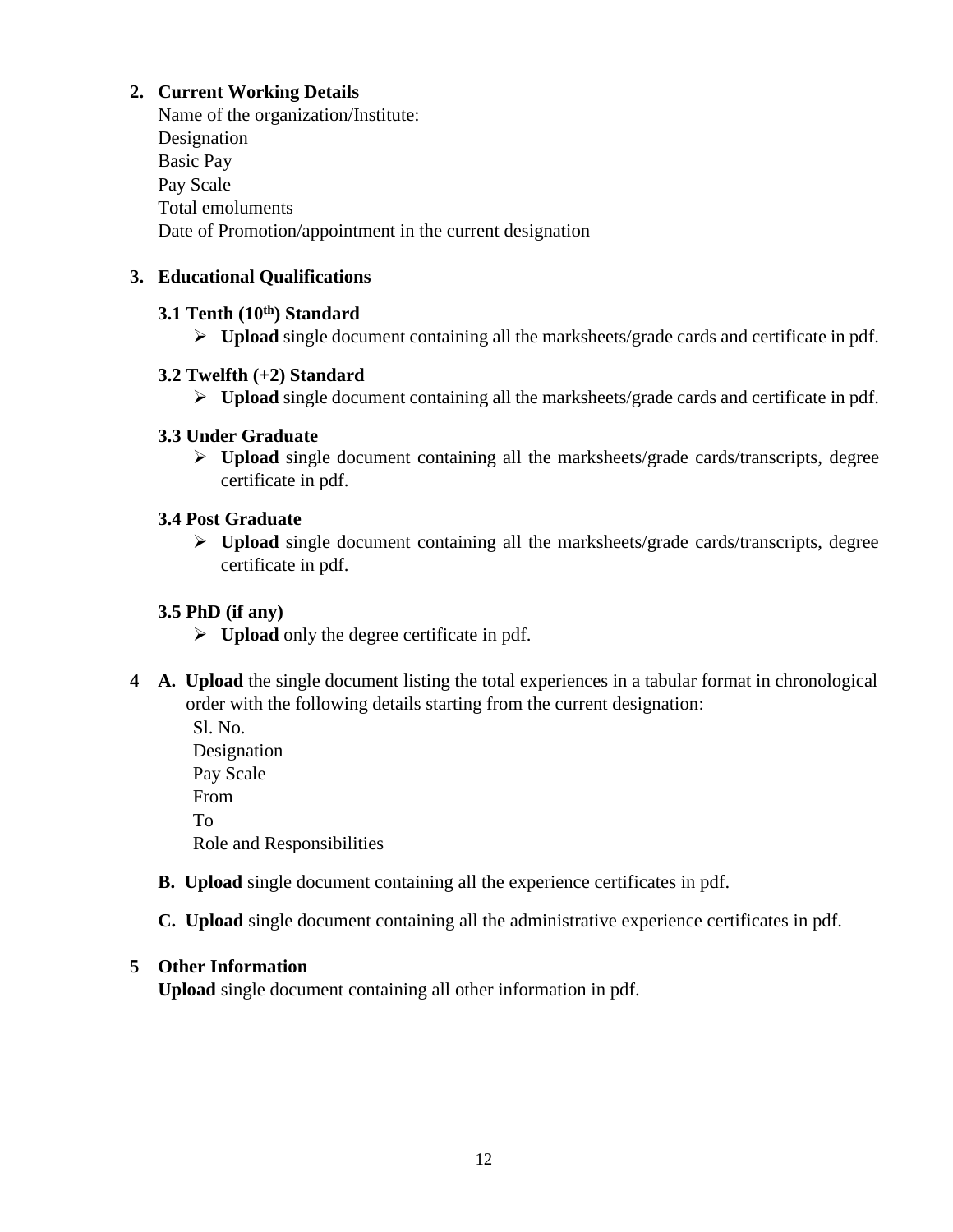#### **6 References**

- Name
- Designation
- Affiliation
- Phone
- Email

**Upload** the document containing above details alongwith the reference letters as a single pdf.

#### **7 Fee Details**

The non-refundable application processing fee has to be paid through a Demand Draft drawn in favour of 'The Director, IIIT Una' payable at Una (HP).

#### **8 Application in the prescribed format**

**Upload** the document containing all the details as in the prescribed format as a single pdf.

#### **B. Naming convention for files to be uploaded**

The following naming convention may be followed for all the files to be uploaded on google form: (Short applicant name)-(Type of field)-(number).pdf (optional)

Example: 1. Personal : name-dob.pdf

 name-category.pdf name-pwd.pdf name-id. pdf/jpg name-photo.jpg/jpeg/png

If the name of candidate is xyz then xyz-dob.pdf and so on.

3. Academic Qualifications

name-tenth.pdf (Single document with all certificates) name-twelfth.pdf (Single document with all certificates) name-UG.pdf (Single document with all certificates) name-PG.pdf (Single document with all certificates) name-phd degree.pdf

4. A. Experience in tabular format B. Experience Certificates

name-exp.pdf

- C. Administrative Experience name-admn-exp.pdf
- 5. Other Information name-others.pdf
- 6. References name-references.pdf
- 7. Fee Details

name-fee payment.pdf

8. Application

name-application.pdf

#### **\*\*\* ALL THE BEST \*\*\***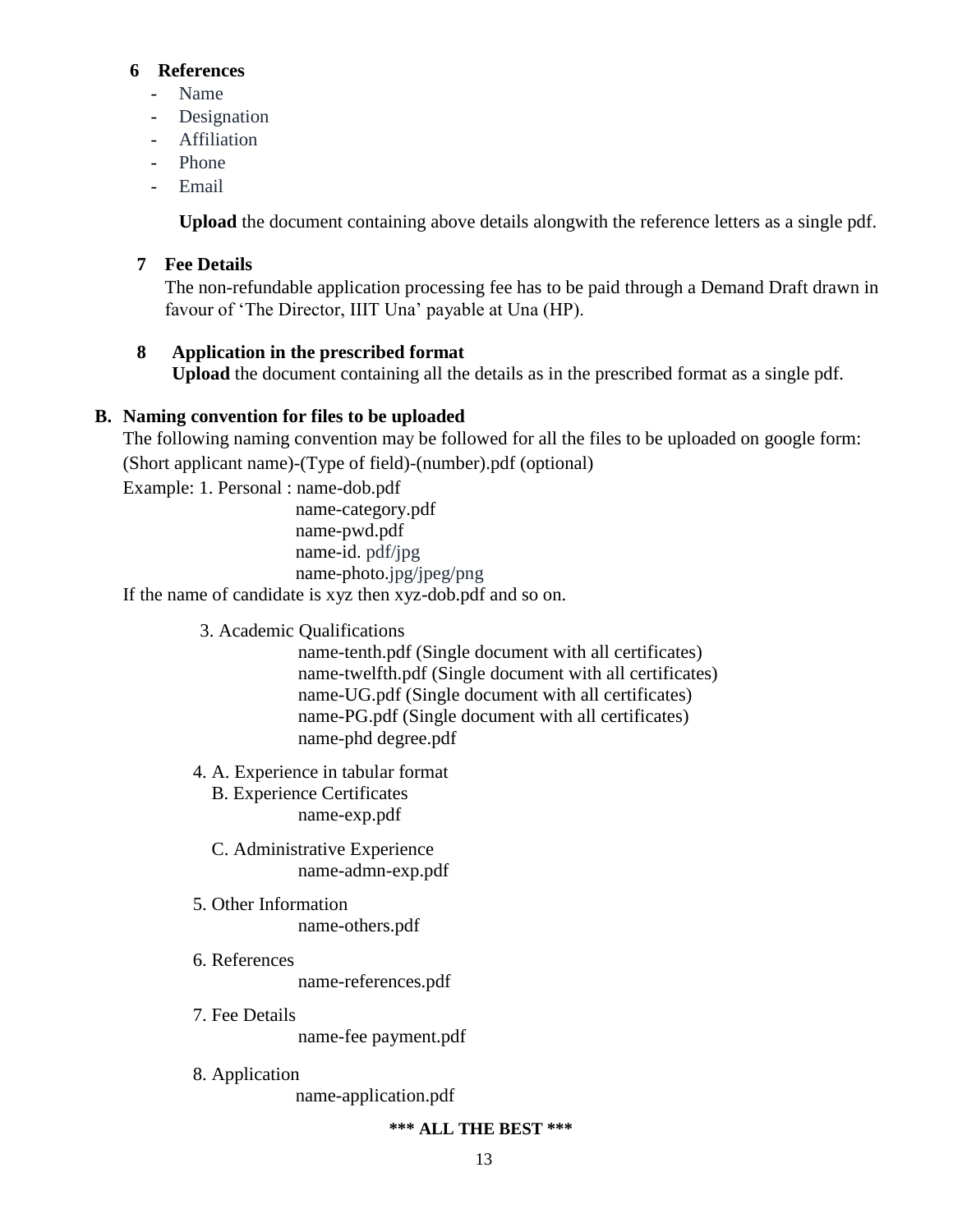# Indian Institute of Information Technology UNA **IHP**I



An Institute of National Importance under MoE **Saloh, Una (HP) – 177 209**

**Website:** [www.iiitu.ac.in](http://www.iiitu.ac.in/)

|    |    |                                                                          | <b>APPLICATION FORM</b>                 | <b>ANNEXURE I</b>           |
|----|----|--------------------------------------------------------------------------|-----------------------------------------|-----------------------------|
| I. | 1. | PERSONAL INFORMATION<br>Name                                             | $\ddot{\cdot}$                          | Recent                      |
|    | 2. | Gender<br>(Mark a $\sqrt{ }$ in the appropriate box)                     | $\mathbf F$<br>M<br>T<br>$\ddot{\cdot}$ | Passport size<br>Photograph |
|    | 3. | Date of Birth                                                            | $\ddot{\cdot}$                          |                             |
|    | 4. | <b>Marital Status</b>                                                    |                                         |                             |
|    | 5. | Father's Name/Husband's Name                                             | $\ddot{\cdot}$                          |                             |
|    | 6. | Community of the applicant<br>(Mark a $\sqrt{ }$ in the appropriate box) | <b>ST</b><br><b>SC</b><br><b>OBC</b>    | <b>UR</b><br><b>EWS</b>     |
|    | 7. | <b>Address for Communication</b>                                         |                                         |                             |
|    |    | <b>Permanent Address</b>                                                 | $\bullet$                               |                             |
|    | 8. | Mobile No.:                                                              | Alternative Mobile No.:                 |                             |
|    |    | Email Id:                                                                |                                         |                             |

--------------------------------------------------------------------------------------------------------------------------

### **II. EDUCATION QUALIFICATION: Starting from X Std.:**

| <b>Sl. No.</b> | <b>Course</b> | <b>Discipline</b> | Name of the<br><b>Institution and Place</b> | Class/<br>% Marks/<br><b>CGPA</b><br><b>Obtained</b> | <b>Year of</b><br><b>Passing</b> |
|----------------|---------------|-------------------|---------------------------------------------|------------------------------------------------------|----------------------------------|
| 1.             |               |                   |                                             |                                                      |                                  |
| 2.             |               |                   |                                             |                                                      |                                  |
| 3.             |               |                   |                                             |                                                      |                                  |
| 4.             |               |                   |                                             |                                                      |                                  |
| 5.             |               |                   |                                             |                                                      |                                  |